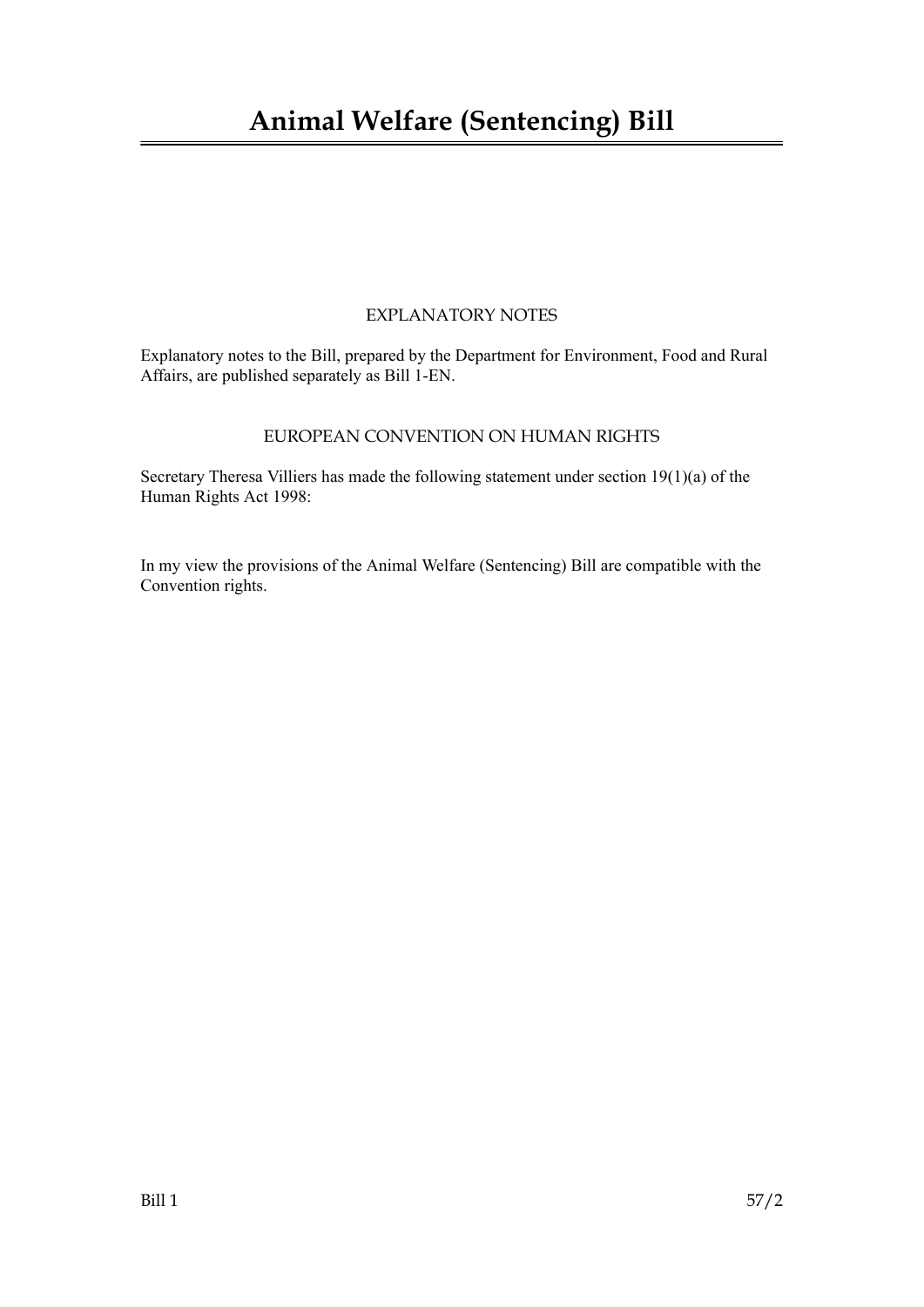### **CONTENTS**

- 1 Mode of trial and maximum penalty for certain animal welfare offences
- 2 Extent, commencement and short title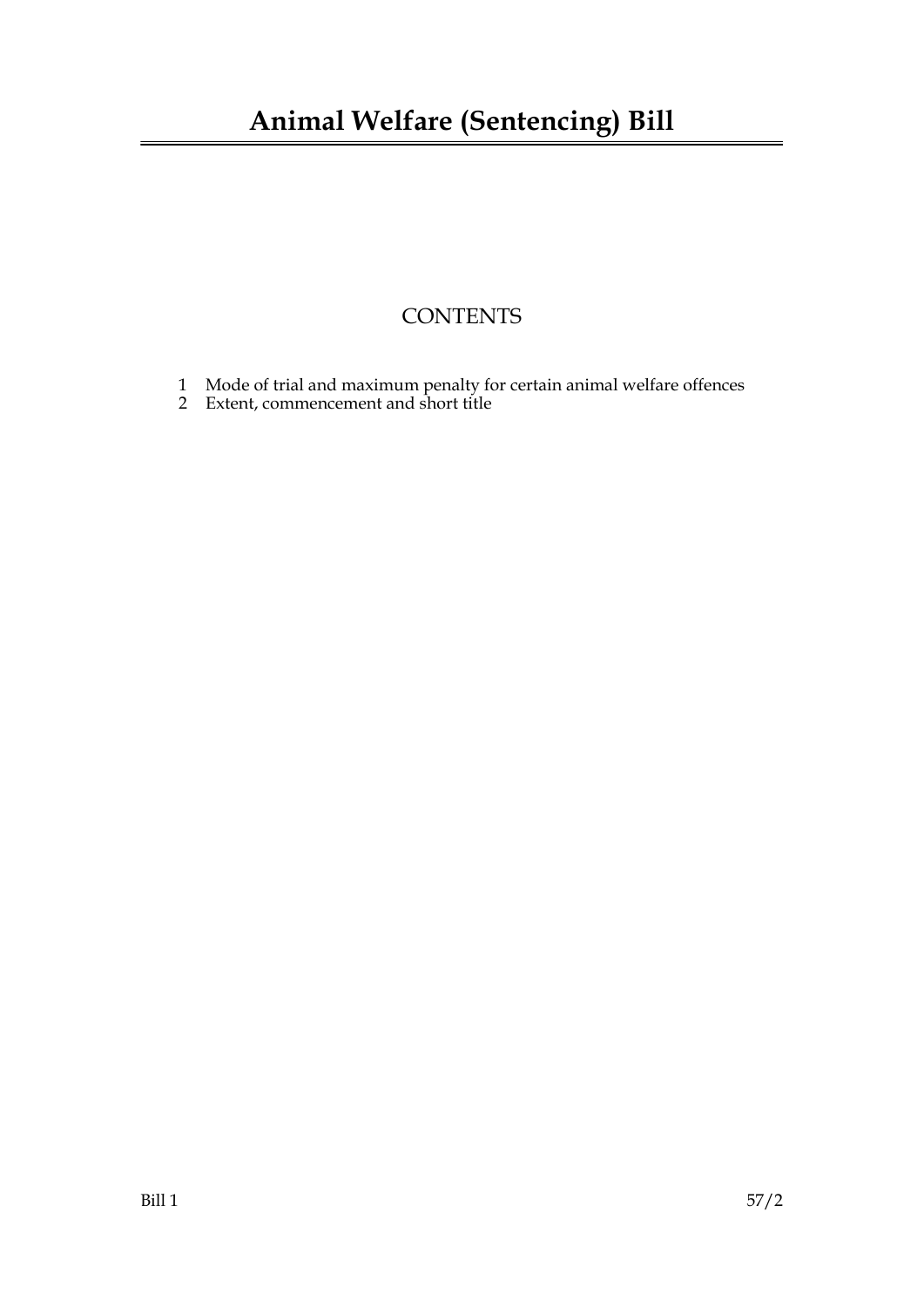A

# **BILL**

TO

Make provision about the mode of trial and maximum penalty for certain offences under the Animal Welfare Act 2006.

E IT ENACTED by the Queen's most Excellent Majesty, by and with the advice and consent of the Lords Spiritual and Temporal, and Commons, in this present **B** E IT ENACTED by the Queen's most Excellent Majesty, by and with consent of the Lords Spiritual and Temporal, and Commons, Parliament assembled, and by the authority of the same, as follows:  $-$ 

### **1 Mode of trial and maximum penalty for certain animal welfare offences**

- (1) Section 32 of the Animal Welfare Act 2006 (post-conviction powers: imprisonment or fine) is amended as follows.
- (2) In subsection (1) (penalty for offence under any of sections 4, 5, 6(1) and (2), 7 and 8 of the Animal Welfare Act 2006), for the words from "on summary conviction" to the end substitute "—
	- (a) on summary conviction, to imprisonment for a term not exceeding 12 months, or to a fine, or to both;
	- (b) on conviction on indictment, to imprisonment for a term not exceeding 5 years, or to a fine, or to both."
- (3) After subsection (4) insert—
	- "(4A) In relation to an offence committed before the commencement of section 154(1) of the Criminal Justice Act 2003, the reference in subsection (1)(a) to 12 months is to be read as a reference to 6 months."
- (4) In subsection  $(5)$ , omit " $(1)(a)$ ,".

#### **2 Extent, commencement and short title**

- (1) This Act extends to England and Wales only.
- (2) This Act comes into force at the end of the period of two months beginning with the day on which it is passed.
- (3) The amendments made by this Act do not apply to offences committed before this Act comes into force. *20*
- (4) This Act may be cited as the Animal Welfare (Sentencing) Act 2019.

*5*

*10*